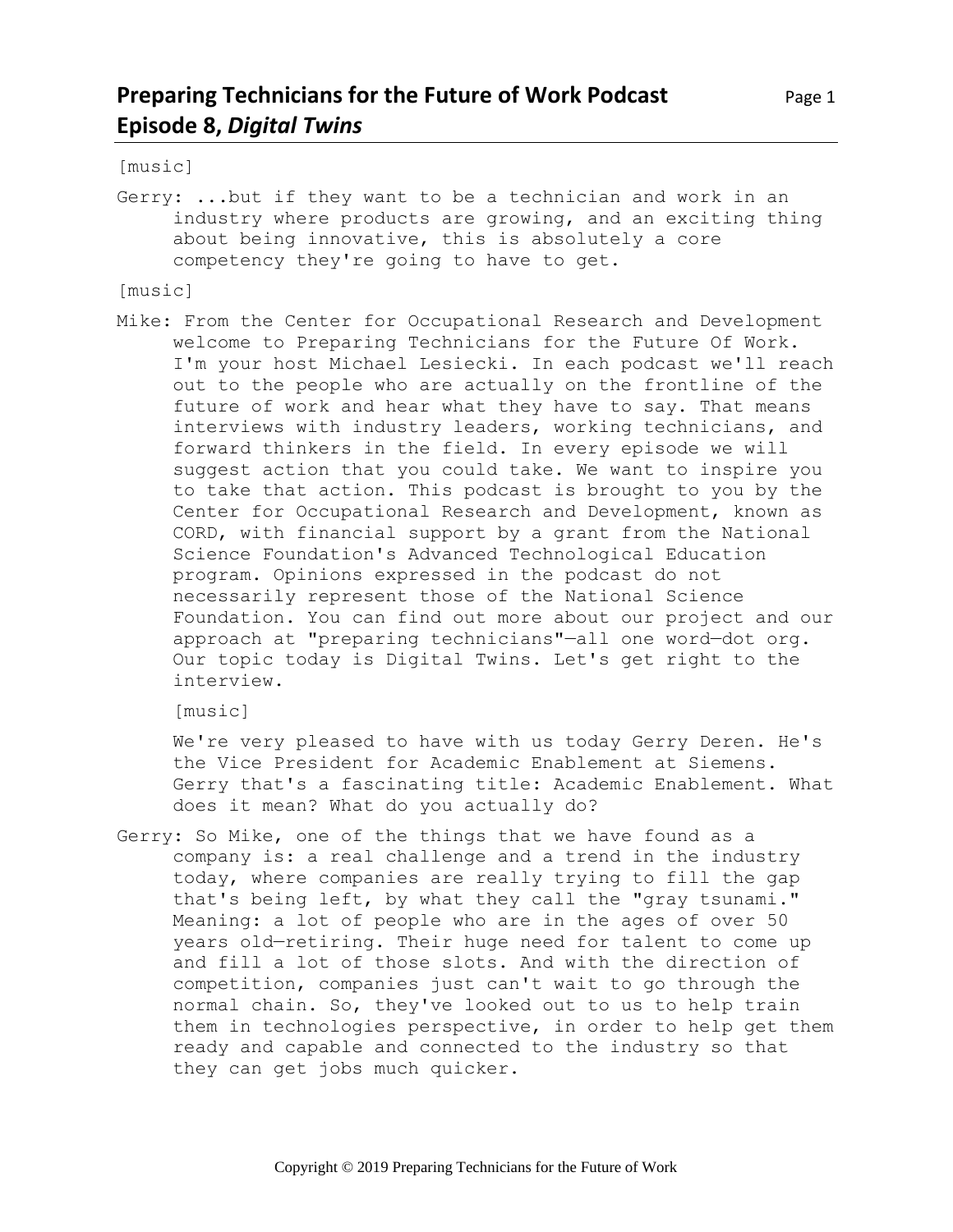# **Preparing Technicians for the Future of Work Podcast** Page 2 **Episode 8,** *Digital Twins*

- Mike: How long have you been at Siemens, Gerry? Something like 20 years right?
- Gerry: Yeah, it's a little more than that. 23 years coming up here in about a month.
- Mike: All right. Let's get started with our topic for today. I was at a meeting recently and Gerry, I swear, nine of the ten people were unfamiliar with the concept of the digital twin. So, I thought maybe we could start and have you give us an overview of "What is a digital twin? How is it used? What is this thing?"
- Gerry: So, that's a great question, Mike. And by the way, that's a comment that I hear a lot also. There's a couple of different terms that actually come up with digital twin. You'll hear digital thread, digitalization, and digital transformation. But what it really comes down to is this: and I'll start by giving you the Wikipedia definition, but it says that "a digital twin is a digital replica of a living or nonliving physical entity." Probably a better way to look at it is this: If you were to look at a mirror, that mirror image is something which should be an exact duplicate. Granted, you have the right kind of a mirror. We're talking about a real part that was developed using CAD tools or visualization tools. So, you may have seen some pictures on TV, or in different places, where you have a wireframe model of an airplane, or a car, or a medical device of sort. And right next to it is the real part. So, technology has allowed people who are building and developing things to do it in virtual space, the digital space, and then be able to take from that exact duplicate and build the part. That's basically the premise and the foundation of the digital twin.
- Mike: Interesting! What motivates this? I know Siemens and other companies are really into it. What's the driver behind doing this?
- Gerry: That's another good question. I did recently come out of a role that was business development, where I was an engineer turned "bean counter." And what "bean counter" meant was companies themselves are looking for ways to get a competitive advantage. Things like improving end-to-end information flow and teamwork. The "time to market" is an example, when I worked in automotive many, many years ago. It was close to six years. Today it's a little bit more than a year. So, that's cycle time reduction. They're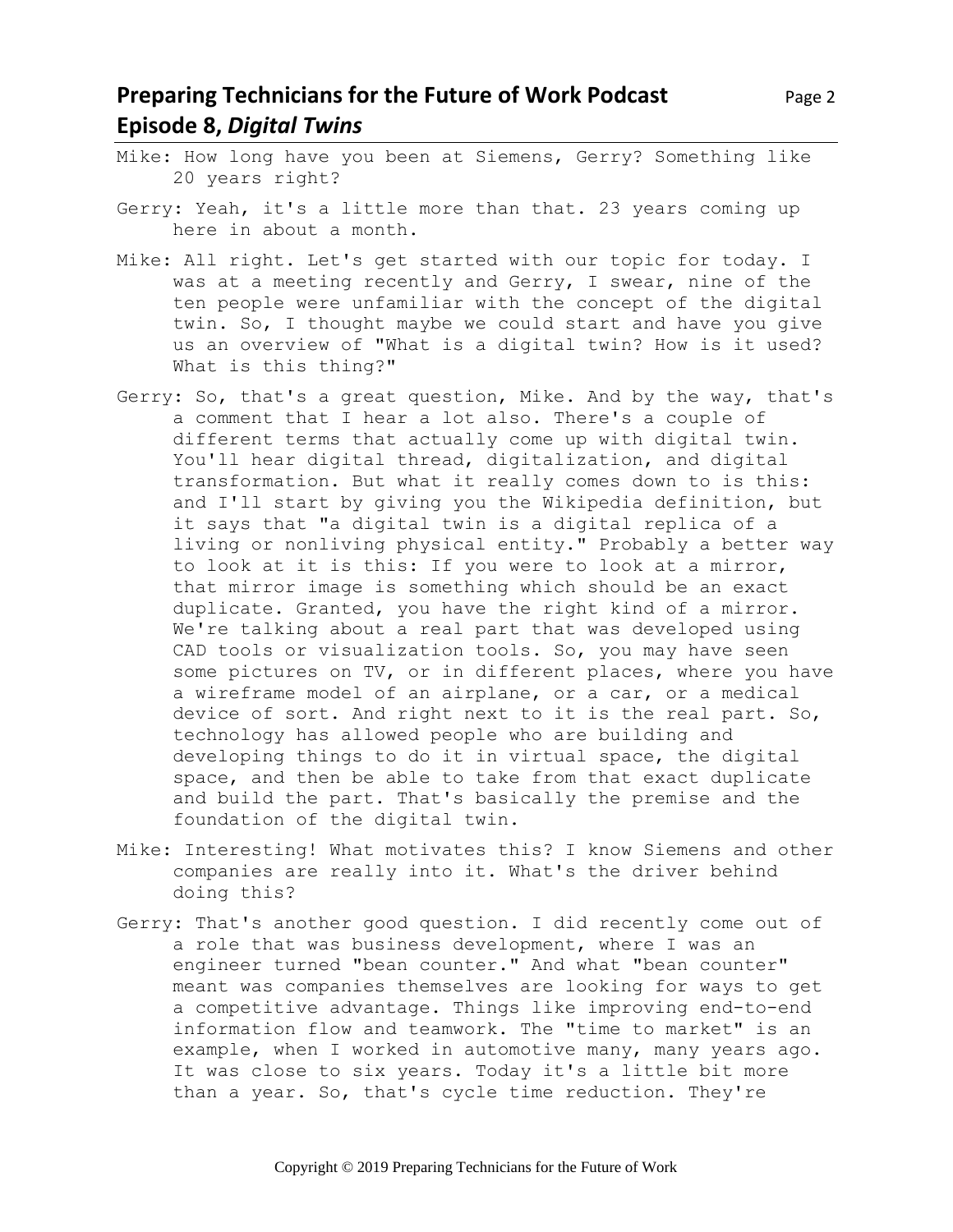# **Preparing Technicians for the Future of Work Podcast** Page 3 **Episode 8,** *Digital Twins*

looking to reduce cost. They're trying to impact the bottom line from an ROI perspective.

But more importantly, in a lot of cases with technology today, and the complexity, you only get one chance to do it right. And so, quality is a big, big issue for them. So, really there's a number of business issues that companies are going through. And they see the ability to save a lot of money by not building the prototypes of old. But also, being able to share information from the beginning of the design cycle all the way through manufacturing, and actually putting a product to bed when it's done with its use time.

- Mike: That just made me think of something, Gerry. Do you ever share the twin with your customers?
- Gerry: All the time! As a matter of fact, one of the things that the digital world has brought us is the ability to get online, and take a look at neutral renderings, and being able to share, and have multiple customers all looking at something or pieces and parts all at the same time.

As I mentioned, I came out of automotive. And, years ago, we call those design reviews. Today, with the digital twin, they're able to put it up on a screen, stay home, a cross the world, different global entities, and see if it's right. More importantly, when you start looking again downstream into the manufacturing parts, you can now simulate the manufacturing of that part, make a change, and see what conflict it might have. So, now the collaboration between manufacturing engineering has actually gotten a lot better, too.

- Mike: Interesting. I want to make sure I've got this right. Many of us are familiar with, as you mentioned, CAD drawings, wireframe things. But this is more than that, right? It actually simulates the performance of the part that we're doing. That's, as I understand it, one of the unique aspects.
- Gerry: That's exactly right. Our perspective in looking at the digital twin, and again, you hear a lot of different people talk about it, digital twin is not just design. Digital twin in our world is manufacturing. It's performance. It's taking a look at the specification or the requirements of the product that you're trying to build. It's modeling it in that CAD tool. But also I'll use the word "annotating," or actually "making definition" to meet the requirements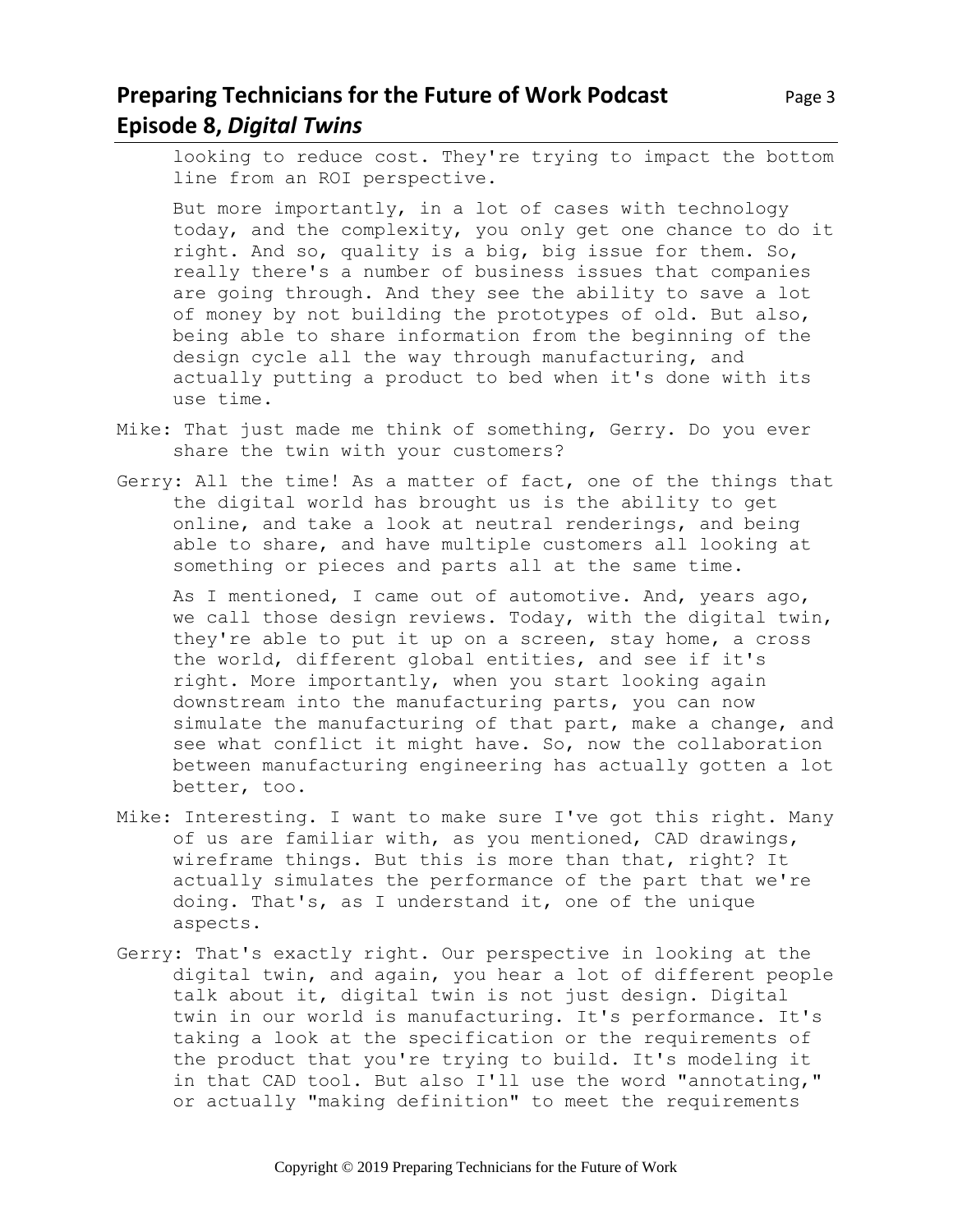# **Preparing Technicians for the Future of Work Podcast** Page 4 **Episode 8,** *Digital Twins*

and the execution of that product when it's into its useful life.

So, if you're taking a look at a car, and I like to pick on salespeople sometimes, I'll say when you're driving that Ferrari, is it really going 150 miles an hour like the specification said? And how would you know that? So, in today's technology, not only the modeling and the development of this digital twin, but the ability to analyze and simulate using those types of requirements is really what the digital twin brings into the table also. So, now you can actually see what happens to a vehicle, as an example, if it hits a wall. Or an airplane, if it's low on fuel.

One of the things that a lot of the people who are in aero and auto are looking at is weight. And weight plays a huge role. So, they're able to simulate those types of things now. And that all comes back to how they define the definition of what that digital twin is all about, and what it's supposed to do.

- Mike: Interesting. Where in the product lifecycle does the digital twin appear? Or is it just at the design phase? Or early manufacturing? Where does it appear throughout the product life cycle?
- Gerry: Actually, it appears throughout the entire life cycle. And again, I mentioned "digital thread" earlier. When you start to define a product through, we'll call it a value chain, which is something I learned many, many years ago, you come up with a concept. And then you get the feasibility, design, test, manufacture. That representation in the digital format is used from the beginning of life and should be used as a check-and-balance all the way through manufacturing. So, are we manufacturing, in that we designed the product properly, to manufacture it properly? So, it's actually relevant throughout the entire lifecycle, from beginning to end.

Actually, you bring up a good point. Because many people think it's in a silo in design. And then, you know, you throw it over the wall, and manufacturing... And actually, that's not true. People re-engineer, redesign. They may not be up to date on the latest version or change that was made. And even manufacturing change that they make, did it ever get reflected back into the design cycle? So,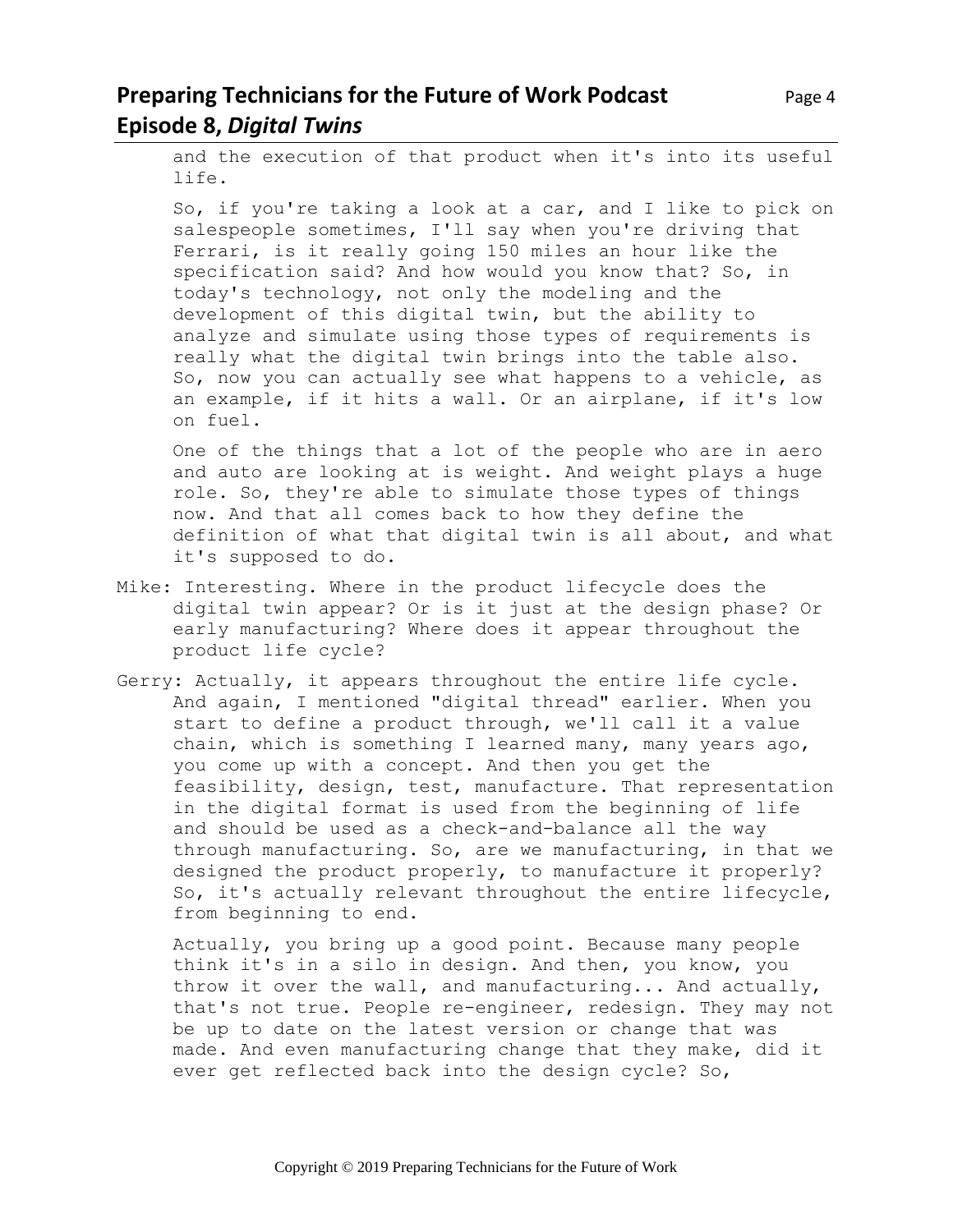### **Preparing Technicians for the Future of Work Podcast** Page 5 **Episode 8,** *Digital Twins*

"prolific and throughout the entire lifecycle" is probably the best answer.

- Mike: You know, Gerry I was doing some background reading. I think the building industry uses this thing as well, don't they?
- Gerry: Absolutely. They have gone through a great element of, I'll say, "maturing." Probably a good word for it. And, that part of it is by seeing and trying to begin to simulate and model in virtual space their buildings: running routes, such as piping for HVAC, running different things like security systems, and whatever. It's really, if you think about most any product, you can apply the digital twin to just about everything, including glue. Ha! So, yes, they've picked it up and they're running with it. And they can simulate a building and they don't have to worry about all the inspections. In fact, some have even gone to having inspections done for the actual CAD and from some of the certified documentation that's the output of the digital twin.
- Mike: I suppose, I'm just thinking out loud, as you come out with the next version of whatever product it is, the twin will help you decide the best way of doing that as well, I guess.
- Mike: That's true. You're still gonna have tooling. You're still gonna have machine tools and different things that are going to help you with that new product. But the question is, "Is it a new generation of something that you're modifying? Or is it really something that's brand new?" The world, okay, and again, I've been at it for quite a few years, is really all about improving on something that you've had before—even when you start from a scratch piece of paper. So, a lot of people will talk about a brand-new design. They'll talk about something that's a brand-new feature. Well, but they're typically putting on something old. So, reuse of something old, but being able to test it virtually, test it multiple times without building any prototypes—which is a very time-consuming and costly endeavor—really, really helps them out.

So, yeah moving into the future you're gonna see more and more. And we believe we're just scratching the surface. We're taking a look at the way people are starting to develop things and their expectations, the families of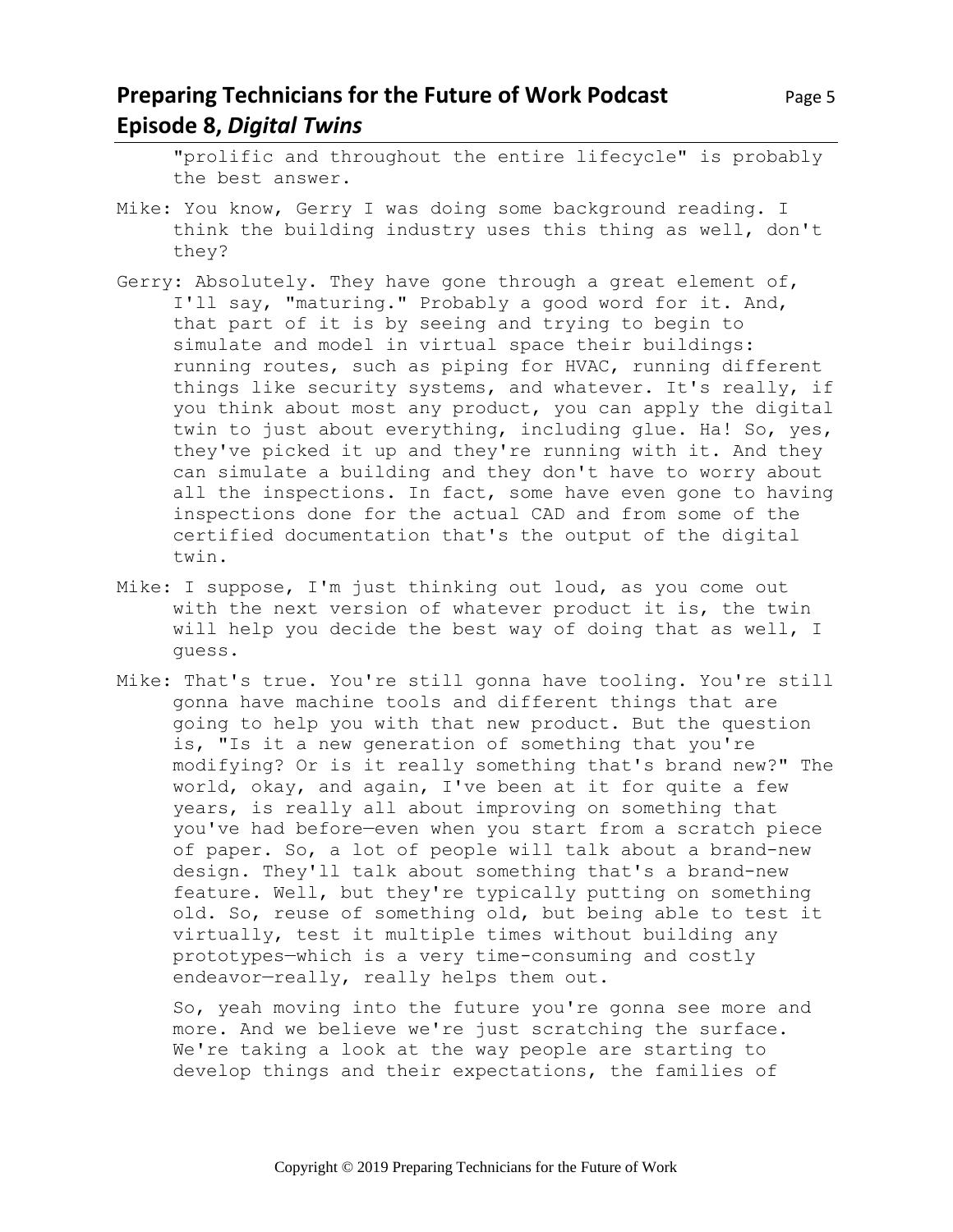### **Preparing Technicians for the Future of Work Podcast** Page 6 **Episode 8,** *Digital Twins*

things, trying to elongate life, personal life, as well as the life of a product. And that plays a big role in this.

- Mike: Interesting. Fascinating stuff, Gerry. In our project we're focused on preparing technicians for the future of work. So, what do technicians need to know now, and in the near future, about digital twins? How do they prepare for that workplace that they're entering soon?
- Gerry: Most of today's kids, and most of the people moving into this are not afraid of technology. So, I think the first thing I would suggest is, not be afraid of technology, because it \*IS\* the future. It's the current, and it's going to be even more into the future. So, being able to look at digital and understand what digital means: that's very important. The old world and there's a lot of companies struggling with this digital transformation they're moving from paper to digital—but digital is where it's at. So, if you look at an iPad, you take a look at a tablet, a CAD system, most everything—even your watch today is all digital. So, understand what that really means.

Then, kind of start opening your mind up to: how can I define that digital object, be it a watch. Most watches today are basically smartphones to some extent. They have got all kinds of things on them: that allow you to watch your heartbeat, take a look at your blood pressure, do all kinds of things. Those are all defining elements within a digital world on that watch. And so, when you think about a technician, and you think about the work they're gonna need to do in the shop, be it on a shop floor, be it in a machine, whatever. How was the product they're working on really defined? And what information can be gained from that digital object? Well, that will help them do their job better. So, that's one part of just understanding the digital. Understand how you can leverage it, and move forward.

But there's another thing that I think is important also: how do you then take and look for ways of improvement? Everybody wants to improve. Companies are really looking for—getting, again, that next competitive advantage. Technicians are critical to the element. They're critical to the design, and to the product development lifecycle. And if they come across and have better ideas, inventions, innovations, and things like that, that's another piece of it. So, learn it. Embrace it. And really help them grow with it and leverage it. If I were to coach a number of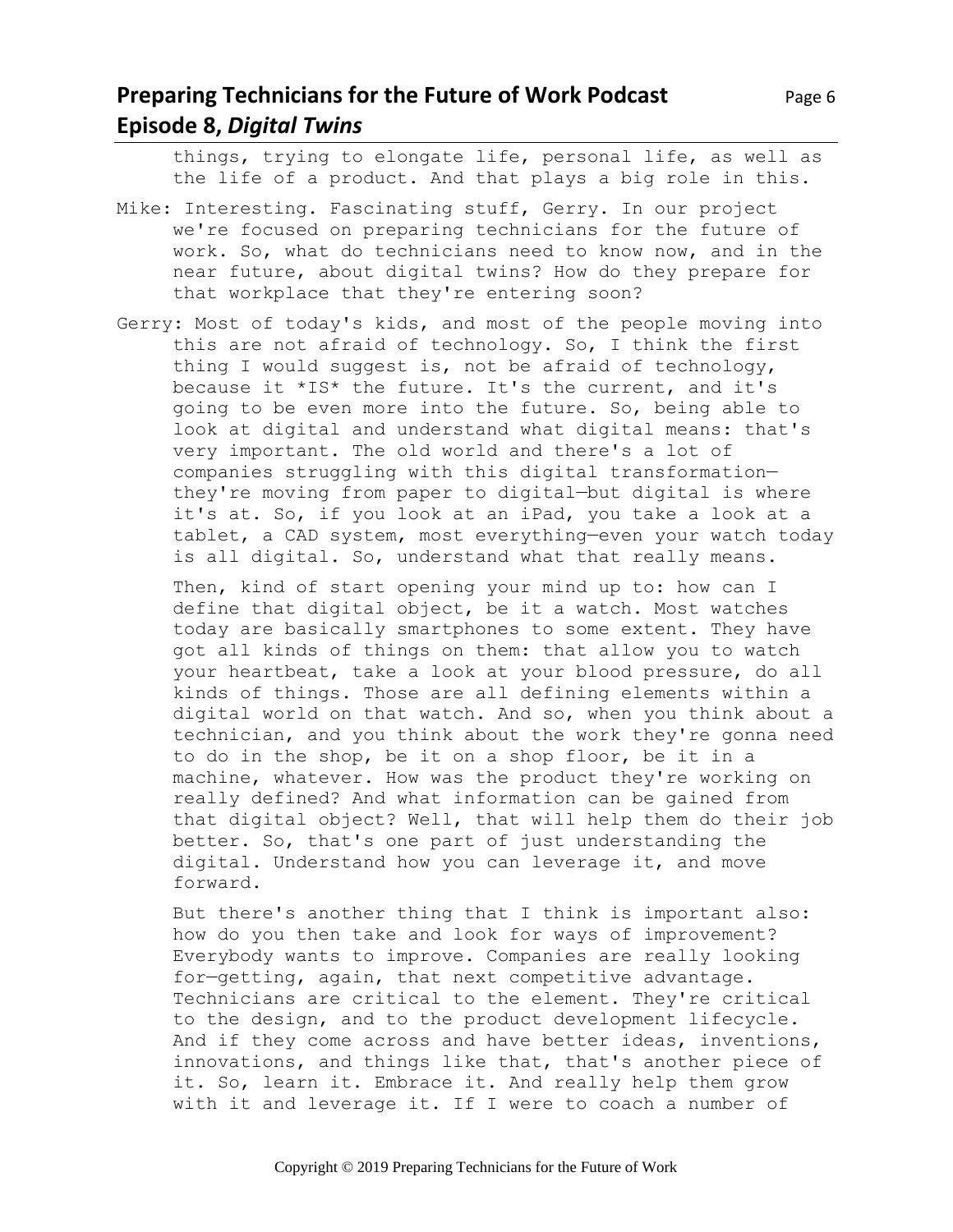# **Preparing Technicians for the Future of Work Podcast** Page 7 **Episode 8,** *Digital Twins*

people who were technicians, I would really kind of give them that direction.

- Mike: That's good advice, Gerry. What happens if they don't do this? Is there gonna be a place for them in the workforce?
- Gerry: The answer is "No." Not as a technician anyway. And not in a growing company. There are people who are always going to be laborers that, I'll say, probably are non-educated, and people will fall into that like. When they try to interview for a job at any company today in the direction that's going into, digital capability, ability to work within—I'll say, even Microsoft tools—is a critical piece, or criteria and a filter, for them to even get selected.

For those that want to stay in the paper-based world, people will have a job, okay? There's going to be food service, and things like that. But, if they want to be a technician and work in an industry where products are growing, in an exciting thing about being innovative, this is absolutely a core competency they're gonna have to get.

- Mike: Perfect. So, as I understand what you're saying, I should, number one, not be afraid of the digital aspects of technology—and for many young people, it's just part of their lives, so that's not too difficult. But, number two, as they look at an object, think about it as information they can get from it in a digital sense. And then, number three, be willing to contribute their own ideas to moving concepts like digital twin, moving that forward. I think those are some of the three main things you said, right?
- Gerry: That's correct. You said something, Mike, just a second ago, that also triggered another thought. I mentioned STEM earlier. There's a tremendous amount of competitions that are out there today: things like FIRST Robotics. And FIRST Robotics is targeted at junior high and high schools, where these kits on building a robot, encoding it, having it go off and compete with others like, you've probably seen "BattleBots," and whatever. Well, that's a reality. And it's a global competition. There's Future Cities, and these things are looking at how do you design the city of the future.

Now, I only bring those up because you said earlier, you asked about, what if they don't gravitate to it? Well, there's going to be a competition for jobs. And if they don't, these young kids, these high school kids, are the ones that are going to take the job. So, learning from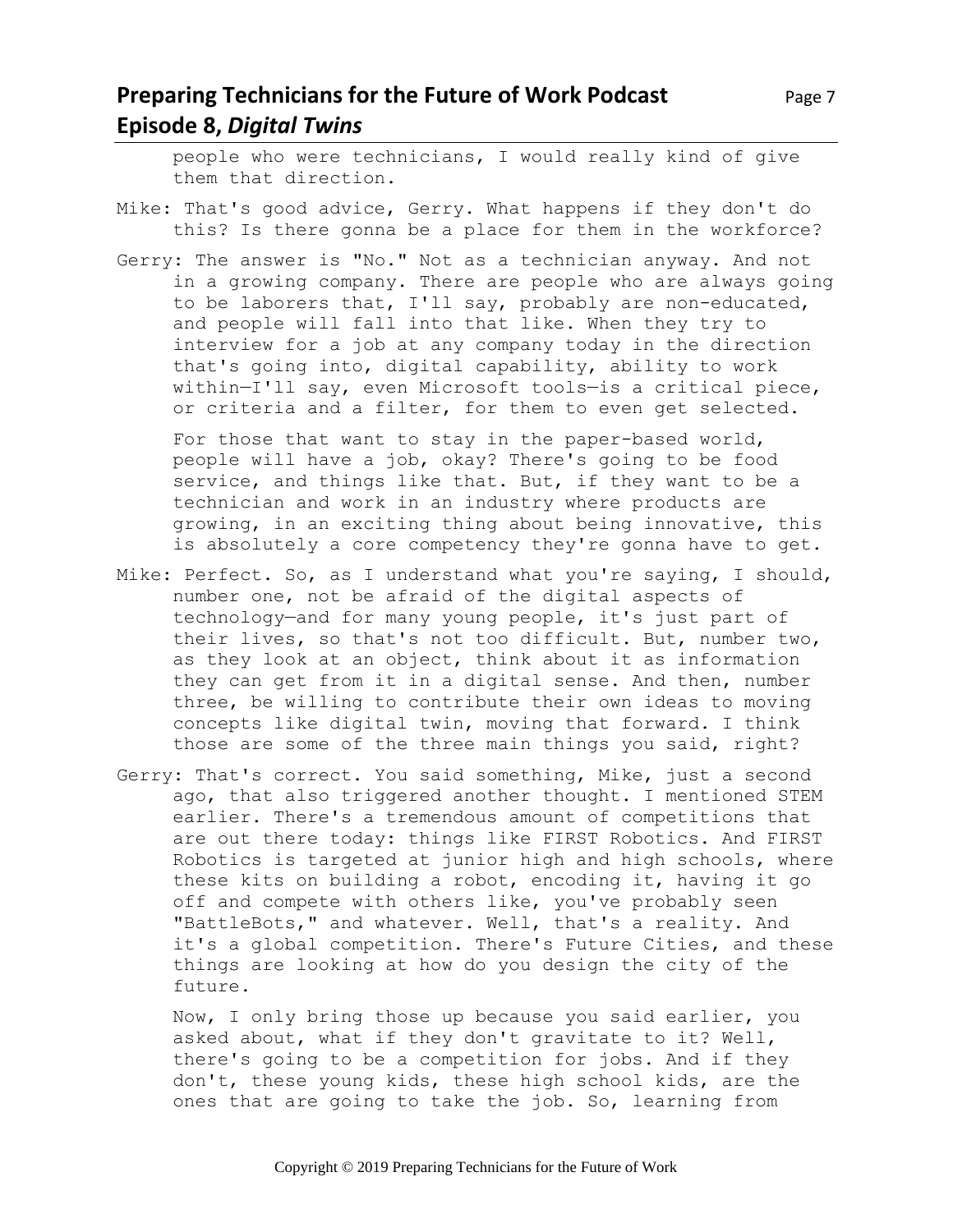### **Preparing Technicians for the Future of Work Podcast** Page 8 **Episode 8,** *Digital Twins*

them, watching from them, learning to be innovative and outgoing, I think is maybe the 3.5 to the three you mentioned, and really having fun with it. But, again, understanding: how can they compete? How can they be better than everybody else? But it's a real thing. It's really out there. And there's a lot of opportunity.

As I mentioned earlier, we're in a negative birthrate here in the United States, as an example. And, with the people who are retiring there's ample amount of jobs in all different pieces and parts. And this happens to be a core element to what people are looking for. So, find a place to fit in. They'll be there!

- Mike: Good advice, Gerry. As we wrap up today, I think helping things like this move forward really takes collaboration between the industry side, people like yourself, who are really committed to this, and the academic side, who can think about modifying programs, helping students be aware of these things. So, thank you. I really appreciate your being part of this today.
- Gerry: I appreciate it. I had a lot of fun. Got a passion for it. So warm to do it anytime.
- Mike: It's clear you do, Gerry. Okay, thank you, again. And I'll talk to you. Bye.
- Gerry: Thanks, Mike.
- [music]
- Mike: Today we discovered a "digital twin" is a virtual model of a part or a process. A model that can be used, not only to design, but also to predict performance, to judge the impact of product changes, and even to discover how a product or a building will perform under different conditions. Here's your action for today. Go home, and at dinner tonight, tell your partner, your friends, your kids, call your mother...whatever you're going to do... Explain to them what a digital twin is. Say, "Here's what I learned today!" You could make a joke to your spouse if you wanted to and say, "Honey, we're having twins!" Sorry for that bad joke. Anyhow. To help your own understanding. We have two web references in the Show Notes. Take the action. Click on those references and discover for yourself. As always find our podcasts on PreparingTechnicians.org, or subscribe on Apple podcast or Google Play. A rating and review are always appreciated. Our series is produced by John